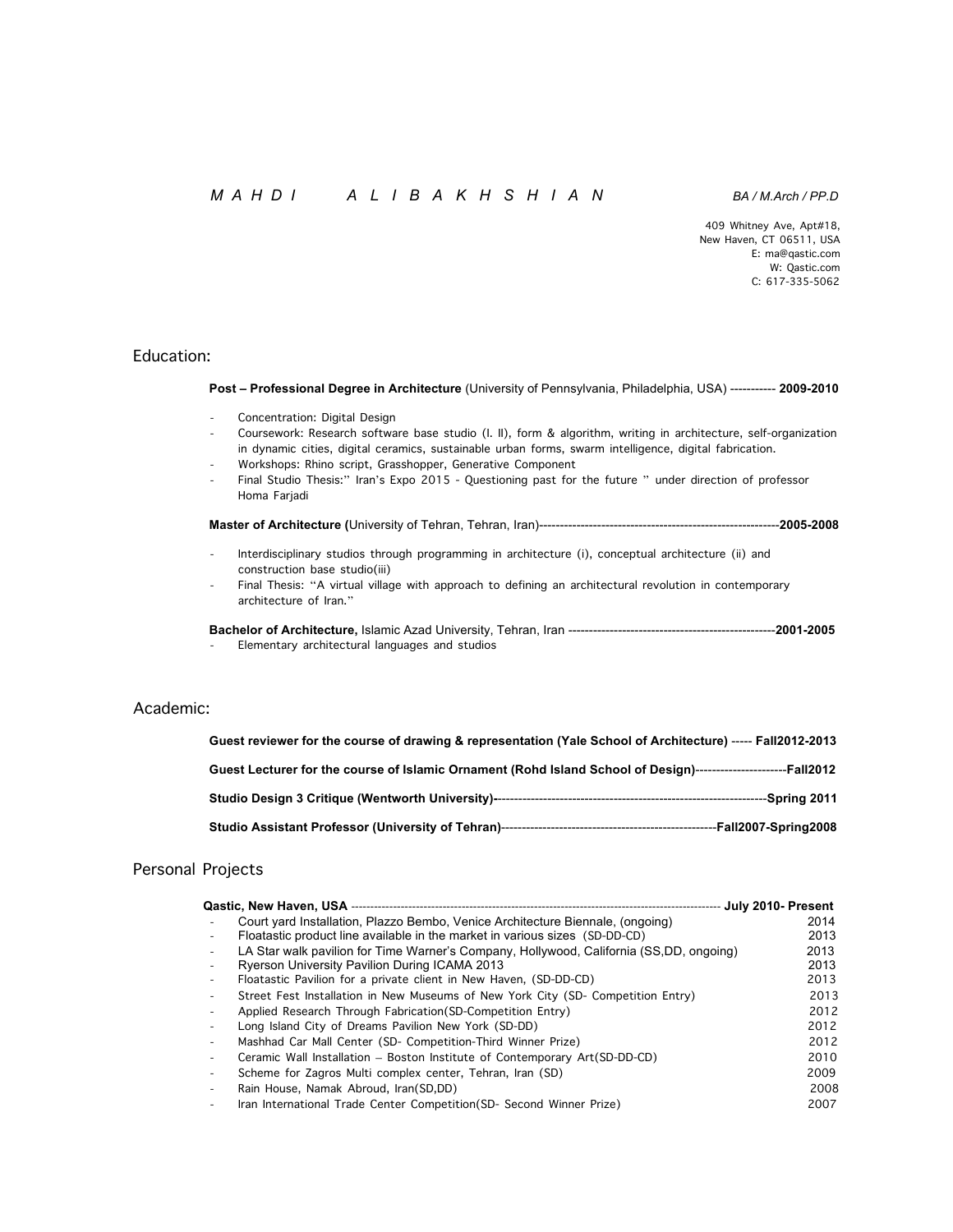| Tehran Tarbiat Modarres University Entrance Gate competition (SD- Third Winner Prize)         | 2007 |
|-----------------------------------------------------------------------------------------------|------|
| Zomorod commercial building's elevation and two front stories, Mashhad, Iran (SD-DD-CD-Built) | 2005 |

# Professional Collaborations

|         | $\overline{\phantom{a}}$ | Yan Tian Luxury town house lay out SOHO in China (SD-DD)                                                                                                                                                           |  |
|---------|--------------------------|--------------------------------------------------------------------------------------------------------------------------------------------------------------------------------------------------------------------|--|
|         | $\overline{\phantom{a}}$ | Main Lobby Building for adjacent residential towers in China (SD-DD-CD)                                                                                                                                            |  |
|         |                          | Gateway Entrance for the whole Yan Tian Complex (SD-DD-CD)                                                                                                                                                         |  |
|         |                          | Wanda Wuhan Mall in China (Competition-SD)                                                                                                                                                                         |  |
|         |                          |                                                                                                                                                                                                                    |  |
|         | ÷,                       | Porto Rico national museum Preservation (SD-DD)                                                                                                                                                                    |  |
|         |                          | Parcel 9 multiplex in south end Boston (SD)                                                                                                                                                                        |  |
|         | $\overline{\phantom{a}}$ | University of Melburn Architectural school                                                                                                                                                                         |  |
|         | ٠                        | Hyundai Pavilion YEOSU EXPO (SD)                                                                                                                                                                                   |  |
|         |                          | Guwanjue installation SD-DD                                                                                                                                                                                        |  |
|         | ٠                        | Ceramical walls composed of ceramic components as products (DD)                                                                                                                                                    |  |
|         |                          | Ordos residential Building (SD)                                                                                                                                                                                    |  |
|         | ÷,                       | DC House (DD-CD)                                                                                                                                                                                                   |  |
|         |                          | MIT Installation for the anniversary of the university (SD)                                                                                                                                                        |  |
|         |                          |                                                                                                                                                                                                                    |  |
|         | $\overline{\phantom{a}}$ | Collaboration for KACare Master Plan competition of King Abdullah City for Atomic and Renewable Energy in                                                                                                          |  |
|         |                          | Saudi Arabia.                                                                                                                                                                                                      |  |
|         |                          | Urban design for phase one residential district                                                                                                                                                                    |  |
|         | ٠                        | Garden center for eastern entrance of the city tackling infrastructure and landscape based on programmatic<br>issues.                                                                                              |  |
|         |                          | Proposals for parametric sustainable facades concerning the optimization of light and wind usage for<br>Research and development buildings of phase one.                                                           |  |
|         |                          |                                                                                                                                                                                                                    |  |
|         |                          | Golfam Official Building (SD-CD-DD)                                                                                                                                                                                |  |
| Awards: |                          |                                                                                                                                                                                                                    |  |
|         |                          | <b>Professional</b>                                                                                                                                                                                                |  |
|         | $\overline{\phantom{a}}$ | Honorable Mention - Architects Newspaper Best of Awards for the Floatastic, ---------December 2013<br>2nd Prize for the National award for Iran Industrial Trade Center (professional competition)------- June2007 |  |
|         |                          | 3rd Prize of Tehran Tarbiat Modares University Entrance building (pro. competition) ------------------ May2007                                                                                                     |  |

- **3rd Prize** of Tehran Tarbiat Modares University Entrance building (pro. competition) ------------------- May2007 - **1st winner Prize** for proposing elevation model for old streets of Tehran ---------------------------------Feb2007

# **Academic**

| Penn school of Design- Gray Steel tuition Scholarship                                                                                                                          | 2009 |
|--------------------------------------------------------------------------------------------------------------------------------------------------------------------------------|------|
| Full Tuition Fellowship Tehran University Scholarship,                                                                                                                         | 2006 |
| Ranked 2nd among Nearly 3500 Participants in the nation-wide university entrance exam for M.A<br>degree in Architecture regarding to theoretical exam and free hand sketching. |      |

| Publications: |                                                                                               |      |
|---------------|-----------------------------------------------------------------------------------------------|------|
| $\sim$        | M.Alibakhshian, Five New York architects after 40 years, Sharestan Magazin, Tehran, Iran      | 2013 |
|               | Interviewed Peter Eisenman, Michael Graves, Richard Meier, Bob Stern and Cesar Pelli, Ongoing | 2013 |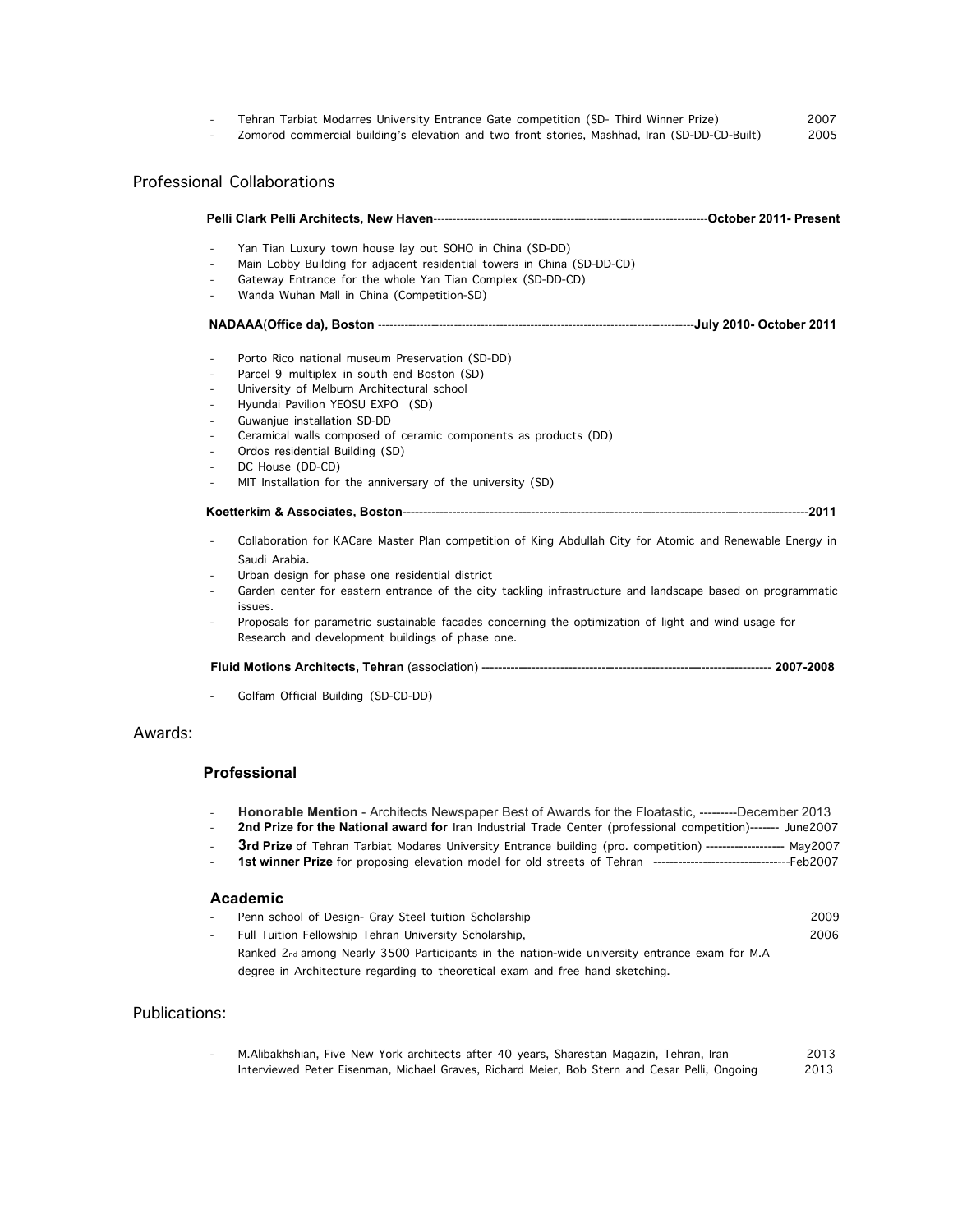|     | M. Alibakhshian, Floatastic Pavilion, Architecture and Culture Magazine, HISE Magazine, Architizer, Evolo,  |      |
|-----|-------------------------------------------------------------------------------------------------------------|------|
|     | Archdaily, Dezeen, Glamour, New Haven independent and New York times among many others                      |      |
|     | 2013                                                                                                        |      |
|     | Balance through buoyancy, Peer reviewed at Architectural Science                                            | 2013 |
|     | M.Alibakhshian, N.Hadely, M.R.Mojahedi, "Balance Through Buoyancy", Oral Presentation, on site Installation |      |
|     | grant & publication in the book awarded, ICAMA2013, Toronto, Canada                                         | 2013 |
|     | M. Alibakhshian, "Embracing Natural Organism for informal urbanism"                                         | 2010 |
|     | M. Alibakhshian, Revolution in contemporary architecture of Iran (M.S thesis)                               | 2009 |
| ۰   | M. Alibakhshian, Associated with M.Jafarian "cultural & social principle impacts on                         | 2007 |
|     | form in contemporary architecture of Iran"                                                                  |      |
|     | M. Alibakhshian, (2004) "Art timelines which considers historical & science evolution                       | 2004 |
|     | Literature, philosophy, painting & sculpture, In regard to Architecture from 1750 to 2005"                  |      |
|     |                                                                                                             |      |
| nc. |                                                                                                             |      |

| Exhibitions:             |                                                                                           |      |
|--------------------------|-------------------------------------------------------------------------------------------|------|
|                          | Venice Architecture Biennale 2014, Palazzo Bembo Court Yard installation (ongoing)        | 2014 |
| ۰                        | Small Architecture for private economy in Month of design exhibition, Ljubljana, Slovenia | 2013 |
|                          | Lamda Project installation, Contemporary museum art, Athens, Greece.                      | 2010 |
| $\overline{\phantom{a}}$ | Project installation, Smart Geometry, Barcelona, Spain                                    | 2010 |
|                          | National (Melli) Award competition exhibitions, Niavarn Culture Center, Tehran, Iran      | 2007 |

|  | <b>Activities:</b> |
|--|--------------------|
|  |                    |

| Activities: |                                                                                                                                                                                                 |      |
|-------------|-------------------------------------------------------------------------------------------------------------------------------------------------------------------------------------------------|------|
|             | Apomechanes summer Workshop/Seminar/Studio, Athens, Greece:                                                                                                                                     | 2010 |
|             | Exploration through Nonlinear algorithmic designs. Eventually installing a complex system aggregation in<br>contemporary museum art, Athens, Greece.                                            |      |
|             | Smart Geometry Workshop / Conference, Barcelona:                                                                                                                                                | 2010 |
|             | Exploration in parametric and computational geometries and behaviors using tools such as Bentley                                                                                                |      |
|             | Generative Components and Processing in Nonlinear design through biological prototypes in cluster of Jenny<br>Sabin and Peter Jones.                                                            |      |
|             | National Council on Education for the Ceramic Arts (NCECA), Philadelphia:                                                                                                                       | 2010 |
|             | Exploration in digital based ceramic components to create ceramic walls applicable as energy maintainer,<br>cover, plant growth and interior charming walls.                                    |      |
|             | Space Frame structures workshop/conference, Tehran:                                                                                                                                             | 2008 |
|             | Exploration in potential variation of space frame structures to develop 3D applications of structure<br>Travel Experience:                                                                      |      |
|             | Travelling throughout Spain, Sweden, Italy, Austria, France, Belgium, Denmark, United, Arabic Emirate,<br>Turkey, Cyprus, Greece and most of US states studding their architecture and Culture. |      |
| Skills      |                                                                                                                                                                                                 |      |

# Skills

#### **Applications**:

- AutoCAD, Revit, 3D Studio Max, Rhino, Generative Component, Maya, Sketch up, Geo Magic, Catia

#### **Graphics:**

- Illustrator, In Design, Photoshop, Adobe Acrobat, Adobe After effect

#### **Computer Languages**:

- (Mel) Rhino script, Processing, Maya script

# Languages:

**English** (Fluent)  **French** (intermediate) **Farsi** (mother tongue)